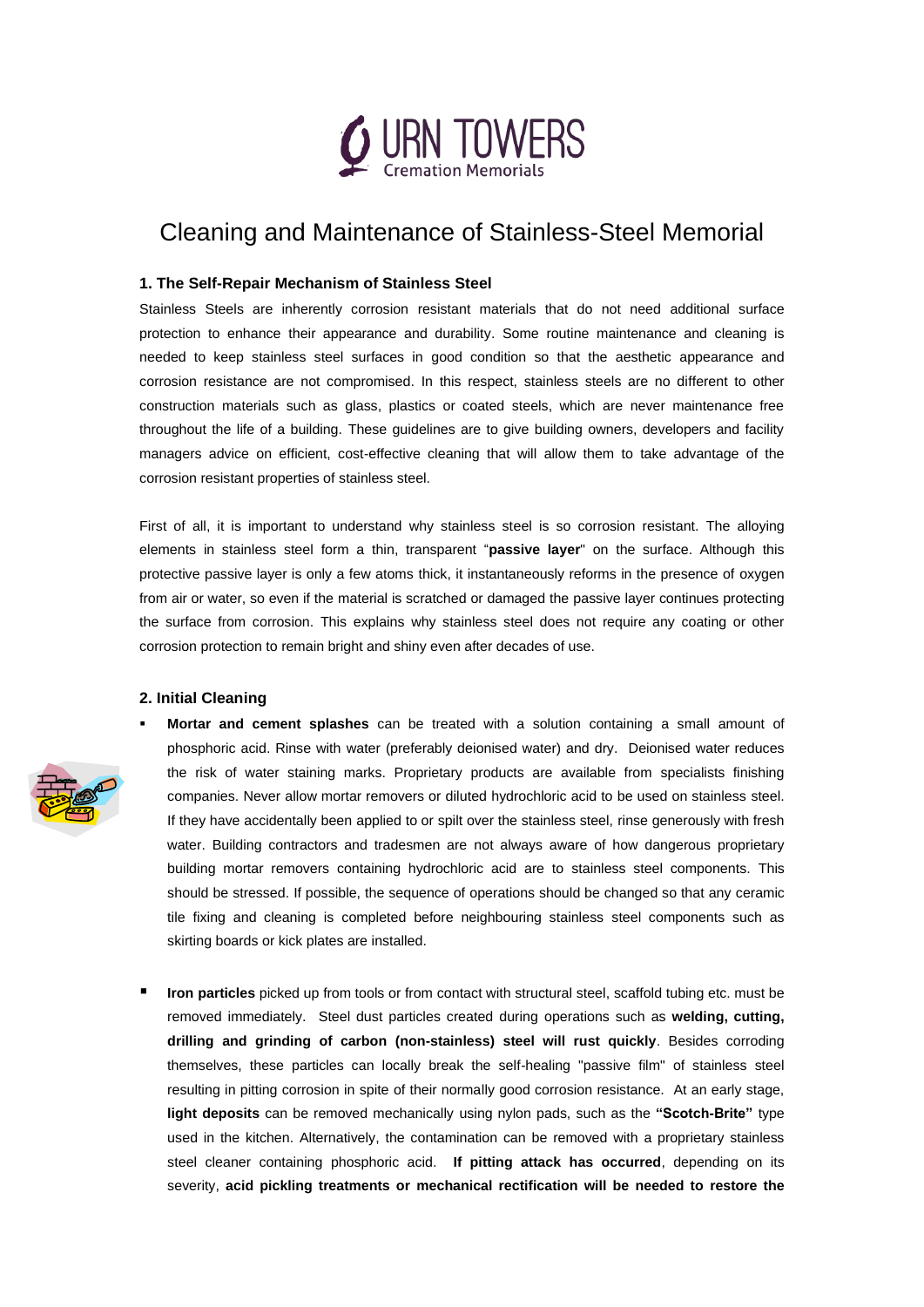**surface**. Pickling agents in paste form are available for localised, on-site application. Care must be taken to use these products in accordance with the supplier's directions so that there is a safe system of work and the relevant legislation on environmental protection is adhered to. Specialist finishing companies will often carry out this service on site. While restoring the corrosion resistance of the surface, pickling may change the surface appearance of the steel. Further mechanical or chemical treatments may be necessary to restore the original surface finish. It is therefore advisable to avoid contamination, in the first place by either protecting the stainless steel parts, whilst other work is being done or by installing them after other operations that could cause contamination have been completed.

#### **3. Maintenance Cleaning**

On **external applications**, rainfall can normally be expected to wash off accumulations of dirt and other deposits efficiently, depending on the amount of exposure of the elevation. Special attention should be given to sheltered areas during routine cleaning to ensure that accumulations of airborne contaminants are removed. This is particularly important in marine and industrial environments, where build-up of airborne chlorides or SOx can result in localised corrosion, if not effectively removed.

Where finger marks can be an issue. but the visibility of the marking should become less evident after the first few cleaning operations.

#### **4. Cleansers**

- To remove **fingerprints** and other marks from architectural finishes, soapy water or a mild detergent are usually safe and successful. Proprietary spray cleaners are available, which combine ease of cleaning with a light film that produces an even and smooth lustre. These spray cleaners remove existing fingerprints and leave the surface in a condition that reduces the tendency for fingerprints to show in subsequent service. After applying the spray to the surface, polish with a dry cloth.
	- For **more stubborn stains**, mild household cream cleansers should be effective. This should also be suitable for cleaning off watermarks and light discolouration. After cleaning, remove the residues with (preferably deionised) water (available in supermarkets, e.g. for steam ironing or car batteries) and dry to avoid streaking and water marks. **Scouring powers should not be used** as these products can leave scratches on stainless steel surfaces.



- Severe oil and grease marks can be removed with alcohol based products, including mentholated spirit and isopropyl alcohol or other solvents such as acetone. These products are not a corrosion hazard to stainless steel. Care is needed with solvents to avoid spreading the staining on the stainless steels, which can then be difficult to fully remove. It is advisable to apply clean solvent several times with a clean, non-scratching cloth, until all traces of the partially dissolved oil / grease are removed.
- Paint and graffiti can be treated with proprietary alkaline or solvent-based paint strippers. The use of hard scrapers or knives should be avoided as the underlying stainless steel surface may become scratched.
- **Heavily neglected surfaces** can be treated with metal polishes, such as those for cleaning chromium-plated items (e.g. automotive trim). Furthermore, polishes used for re-finishing car paint can be considered. Care must be taken as highly polished surfaces may become scratched with

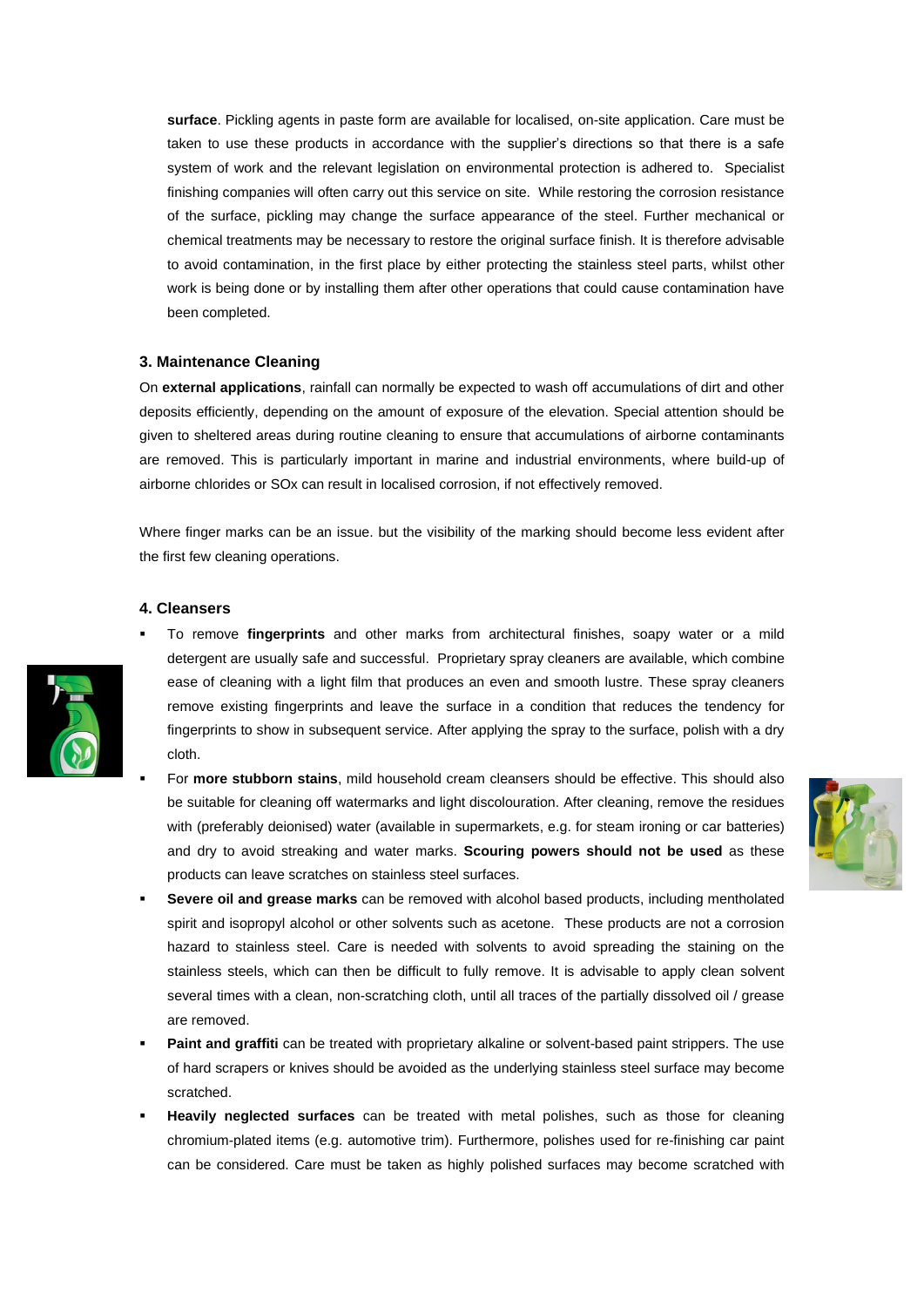these cleaners. Alternatively, use a proprietary stainless steel cleaner containing phosphoric acid to remove contamination, rinse with deionised water and dry. It is advisable that the entire surface of the component is treated so that a patchy appearance is avoided.

Before commencing any task, ensure that you have received the appropriate health and safety literature from the supplier and fully understand it. If in doubt, seek further advice.



#### **Cleaners that should NOT be used** on stainless steels include:

- Chloride-containing cleansers, especially those containing hydrochloric acid,
- Hypochlorite bleaches should not be used on stainless steels; if applied accidentally or spilt on stainless steel surfaces, should be rinsed off immediately with liberal amounts of fresh water,
- Silver-cleaners must not be used on stainless steel.

#### **5. Cleaning Utensils**

- A damp cloth or chamois leather will usually be suitable for removing normal soiling, fingerprints, etc. For more stubborn dirt, **nylon pads** such those known as "Scotch-Brite" pads are usually satisfactory. Non-stainless steel based scouring pads, cleaning wool or wire brushes **must not be used** on stainless steel. Apart from scratching the surface, these pads can leave carbon steel deposits on the stainless surface, which can subsequently develop into rust spots, if the surface becomes wet.
- **Soft nylon brushes** can be used for cleaning stainless steel with patterned finishes. Nonstainless steel wire brushes must NOT be used. On "grained" directional finishes, the direction of cleaning strokes should be along the grain and not across it. Where water has been used for cleaning or rinsing, **wiping the surface dry** to prevent watermarks, especially in hard water areas may be advisable. The use of deionised water will prevent the formation of hard water staining. To avoid "cross-contamination" from iron particles, ensure that cleaning utensils have not been used for "ordinary" (i.e. carbon) steel before. Cleaning materials for use on stainless steel items should preferably be reserved exclusively for that purpose.

#### **6. Cleaning Intervals**



The cleaning of stainless steel items is really no different to other materials. Cleaning should be done before there is a visible build up of soiling or finger-marking, so that the effort and cost of cleaning is minimised along with the risk of marking or altering the appearance of the surfaces. On exterior applications, stainless steel may be exposed to a wider range of potentially more aggressive environments as a result of contact with:

- Marine atmospheres,
- Environments laden with industrial pollutants,
- Salt spray from road de-icing salt,
- Atmospheric dirt and traffic film.

All cause brown staining to appear. It is a good practice to clean the stainless steel at the **same frequency as the building's windows (glazing)**. Depending on the severity of soiling and deposit build up, routine cleaning frequencies of 6-12 months for light soiling and 3-6 months for heavy soiling or